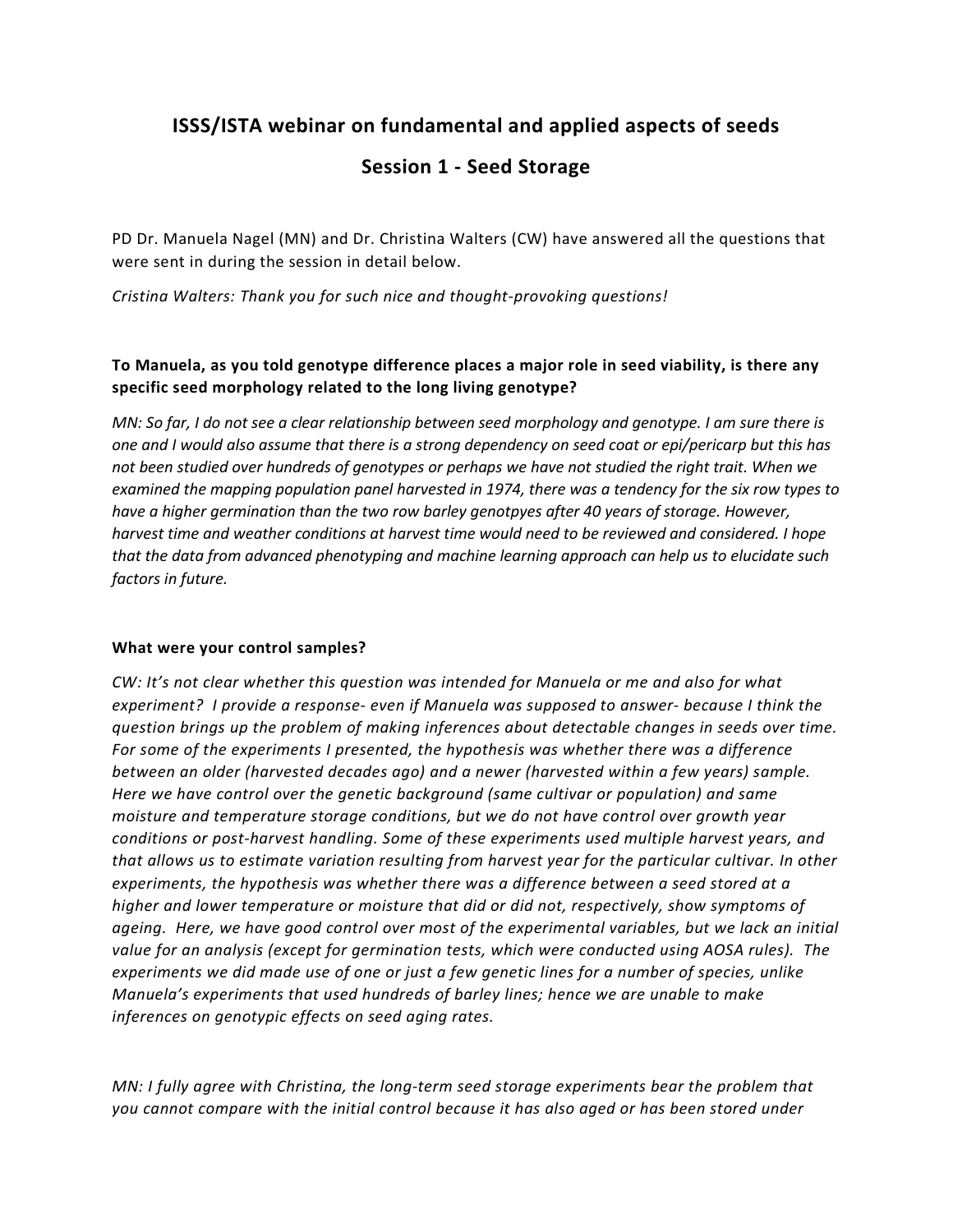*different conditions. In our mapping population panel, we can compare to freshly reproduced material and can make use of artificial seed ageing. However, as weather conditions change from year to year and ageing condition are different from long-term seed storage conditions, you will see in the data that this is not an appropriate control. As Christina mentioned the only chance you have is to estimate the effects by using various numbers of accessions and harvest years but even this is sometimes extremely challenging.*

The delay in germination, appearance of abnormal seedlings, and eventual death suggests that it is not a sudden transition from good seed to dead seed. Why not use germination speed (or rates) as an indication of the progression of aging?

*CW: This could be a question of about how we distinguish organisms that are near the end of their life expectancy versus those for which their life is over. I consider an aging organism still viable, but really, this assessment is based on presence/absence of an emerged radicle within the timeframe of the germination assay (or a +/- TZ stain). For seeds, it's hard to observe aging (the discreet problem), but for non-quiescent organisms, aging symptoms are identifiable (e.g., gray hair and bad eyesight in humans). In seeds, we also tend to conflate mortality of the individual with aging of the sample. For example, a sign of increased mortality is considered to be a sign that aging is occurring rather than a sign that aging has become lethal. True, we could change our metrics of aging to be something before lethality – e.g., time of radicle emergence or growth rate -- and then say that an individual seed that germinates or grows slower than expected is alive but showing signs of aging. But the question of functionality remains: does the individual seed or the collective sample have sufficient health to accomplish what we need it to do? We can define 'sufficient health' however we need – and we can move the bar as technologies for embryo rescue improve – but, I feel that we will always be judging seed health in the context of a yes/no = binary = discrete question of functionality. Personally, I am reluctant to return to a metric that I can't use with a variety of systems, including species that haven't been characterized or samples that have a lot of heterogeneity. I used to use radicle length as a descriptor of health of a stored seed, and that, understandably, got push-back from the seed science community because it wasn't very relatable.*

*I would also like a metric that makes the math easy. If we used time for radicle emergence, we have the problem of a constant time for an initial period of storage (i.e., we haven't fixed the problem of having no visible signs that aging is occurring), and then that time increases to infinity (dead seeds; math becomes difficult).* 

*It's hard to comment on the canonical sequence of aging from slower to germinate to abnormal seedling to ??? to dead and the time frame that this occurs. We could reason that this occurs in individual seeds because we see this type of sequence in the population during monitor testing, but we can't really observe this in an individual seed. Therefore it's hard to know the interval of time from onset of detectable aging to death. In my opinion, but this is pure speculation, I think the time frame for an individual seed might be narrower than the population of seeds that we test to obtain a deterioration time course. However, I didn't intend to imply that the time frame for the transition defined its discrete qualities (I think it's about the dichotomy of functionality). I could certainly agree that there is a continuous accumulation of damage during storage that leads to a*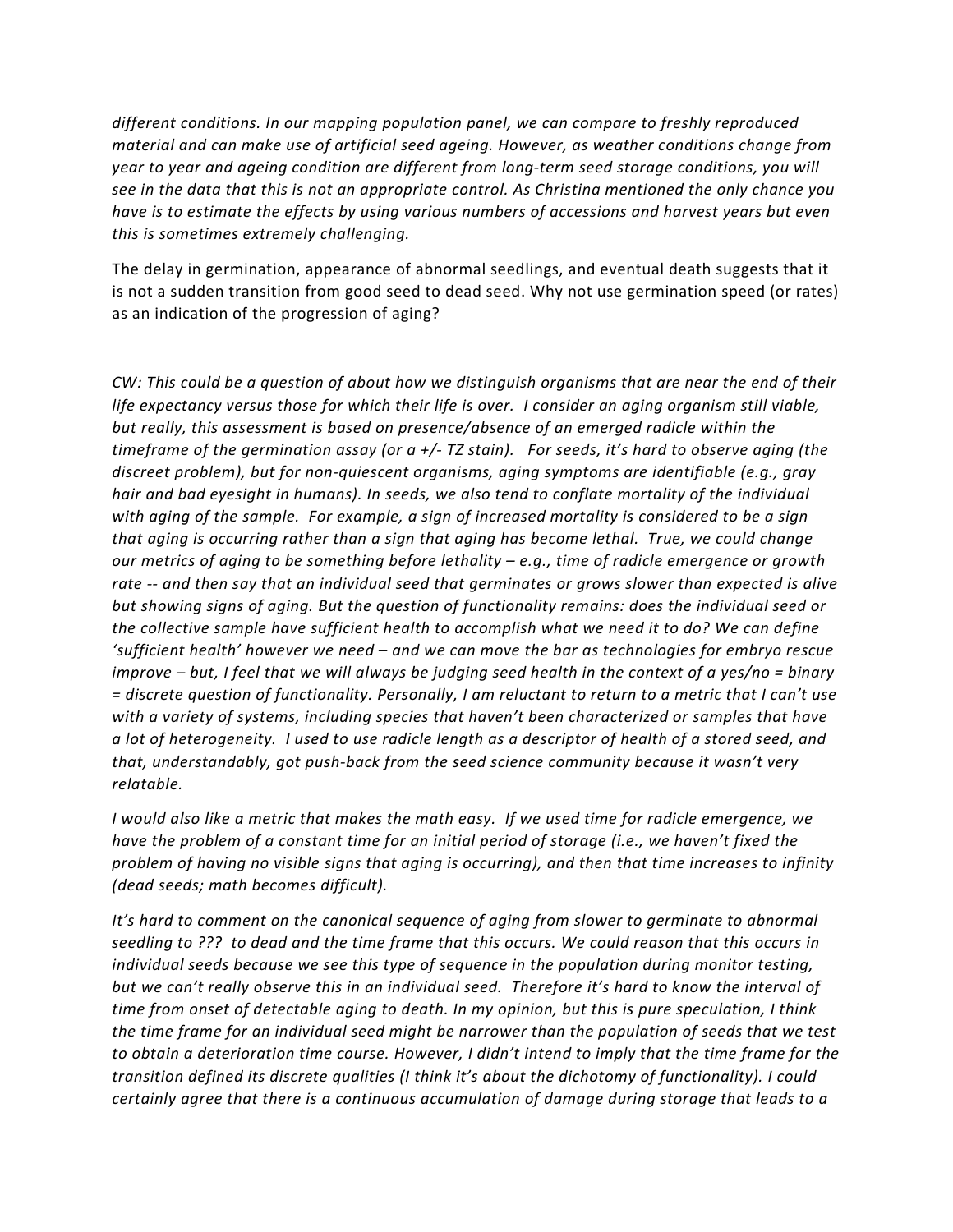*progressively less healthy seed. That is in fact, our working hypotheses. Other hypotheses could be a rare or chance event finally occurs or sufficient accumulation of a substrate to induce a mortality sequence (both of these might be considered more discrete events in time).* 

*MN: Of course, we can analyse and I also do analyse the various parameters of germination speed. These data provide additional information about the viability state of seeds, the progression of ageing and the genetic regulation (if work on mapping populations). However, these data correlate with each other differently leading to trait specific interpretations which can be rather challenging when looking at different speed data simultaneously. The main problem is, that we cannot compare germination speed data from the long-term stored material to the initial germination speed because those data were not evaluated 40 years ago. As Christina mentioned, we do not have appropriate information about the processes ageing because we do not know what was the initial setup. Overall, also for me the clearest picture comes from the total germination data.* 

#### **What is the ideal temperature for storing seed in general?**

*CW: the ideal temperature to store seeds is the one that keeps seeds alive for the duration that you need without costing extra.*

*MN: I agree, if you want to store genetic diversity incl. thousands of genotypes you need to find a way to keep this material in a high quality for the required amount of time. According to the FAO genebank standards, it has been agreed to dry orthodox seeds at approximately 15 to 25 % RH and – 18 °C but these standards do not reflect the differences of species and genotypes. For some species either higher or lower storage parameters would be ideal for a longer storage period.* 

#### **Is RNA degradation the cause or effect or loss of viability?**

*CW: I think we can safely say it is not an effect of lost viability. That is because we don't think either transcription or RNA turnover is occurring in the dry seed – nor are these processes needed. Also, we see changes in RNA before evidence of viability decline.*

*Our work isn't really designed to identify cause/effect relationships. Initially we set out to detect changes (chemical or physical) in seeds before a drop in viability occurred. We didn't want to use assays, like decreased unsaturation of lipids or increased free fatty acids, because those changes were mostly detected after measurable mortality and we get into questions (ala Bradford) of which seeds in the population were giving the signal. We wanted "crude" assays that focused on classes of molecules rather than a specific analyte. Initially, we wanted to prove that there were plenty of reactions that occur in dry seeds (how does a seed die if nothing is happening?). If we could do this, then measuring the rate of change (reactivity) was our next objective. Why? Because in a dry (= solidified) system, the main barrier to reactions is the limited molecular mobility. We reason that if we see differences of reactivity in different reactions to temperature or*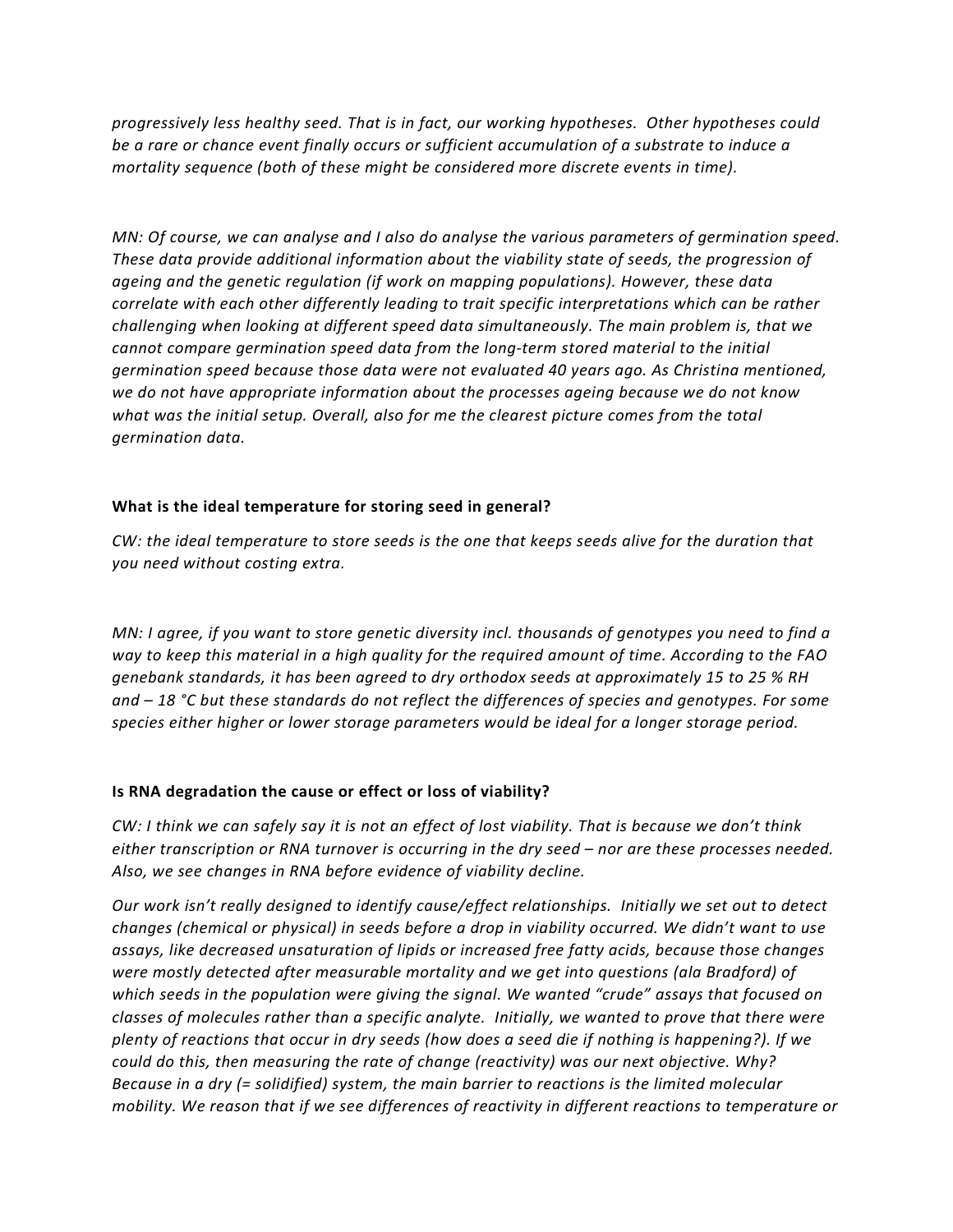*moisture we can infer the nature of the molecular motion needed to effect that reaction. The temperature or moisture dependency that matched best with those dependencies for aging rate would be candidates to study how aging occurred. In effect, we are looking for 'time-keepers' where aging rate and reactivity correlate with storage conditions because that would give us great tools to predict longevity. It would be a bonus if these tools also provided insights about harvest year and genotypic effects. In other words, at the moment, we are looking at reaction kinetics as a proxy for molecular mobility not as a mechanism of aging.*

*As mentioned above, our working hypothesis for aging is accumulated damage that weakens the seed, and then maybe a chance or minor event that transitions the seed from alive to dead. I feel that every molecule in the cell is subject to deterioration – some may be more resilient (slower to lose integrity) and some may be more important to the cells' functioning (less degradation needed to see larger effects). So aging might involve elements of random, nonspecific events (i.e., the time-keeping) and perhaps some specific events. We can use the random events to anchor the math and perhaps give a direction to seek those specific events. Narrowing the possibilities of a specific reaction is important because otherwise finding a small reaction amongst a multitude -- if all molecules in the cell are subject to deterioration – is truly a needle-in-the-haystack venture. The RNAseq experiments turn out to be an amazing tool to examine specificity of reactions. And, of course, there is a bit of implied significance that certain mRNAs must survive storage to effect translation needed for germination (ala Job).*

# **Thanks for the excellent presentation Dr. Christina Walters and Dr. Manuela Nagel. To Walters, Is there any differential degradation of RNA from different seed parts like is it different/ less in seed coat compared to embryo?**

*CW: thank you. We measured RIN in different seed parts of Williams '82 soybean: seed coat, cotyledon, embryonic axis, plumule. Not surprising we found the axis to yield more RNA per mass than cotyledons; also axes had slightly higher RIN than cotyledons. However, RIN values for the two tissues among all assays were highly correlated, which would lead to the idea that degradation rates were similar, though we didn't test this directly. It's a good idea and we can, so thanks for the pointer. With regards to seed coats and plumules. We abandoned analyses of those tissues after initial characterization because RNA yields were low (seed coats) and RIN values varied among replicates (both tissue types). Also RIN in seed coats tended to be lower.* 

#### **Have you tested if RNA extraction method influence the RIN Value?**

*CW: After trying a few approaches with fresh soybean seeds, we settled on Qiagen's RNeasy plant mini kit based on RNA yield and processing ease (RIN wasn't affected too much). Recently we've tried a Trizol and Chloroform extraction to increase RNA yield in Poaceae seeds. RIN values on fresh soybean cotyledons are indistinguishable using the two methods.*